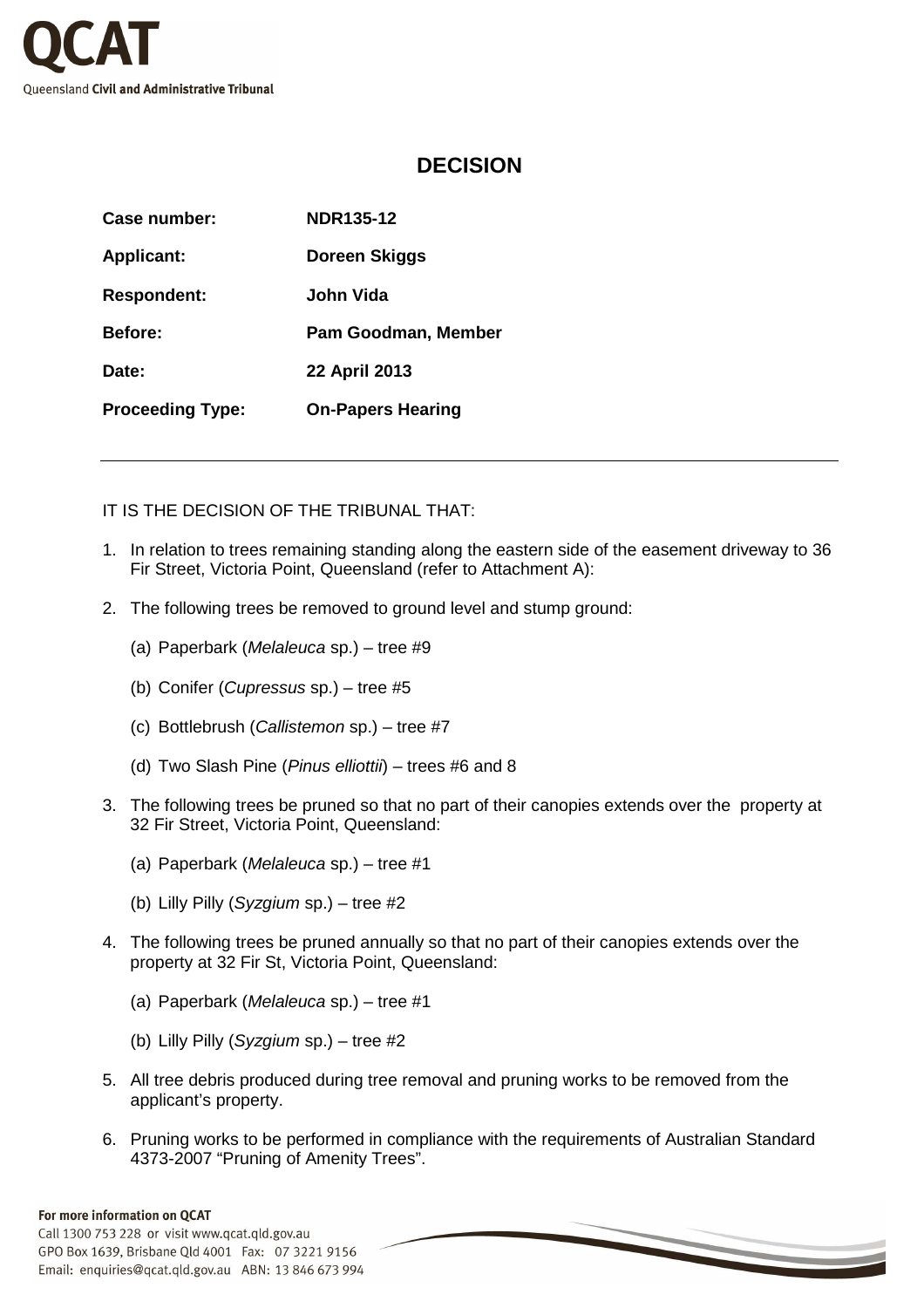

- 7. All works to be performed by a minimum Australian Qualification Framework level 3 qualified arborist.
- 8. All tree removal, pruning and stump grinding is at the cost of the respondent.
- 9. Work specified in this order is to be carried out within 90 days of the order.

 $\omega$ 

Pam Goodman Member **Queensland Civil and Administrative Tribunal** 

Date: 22 April 2013